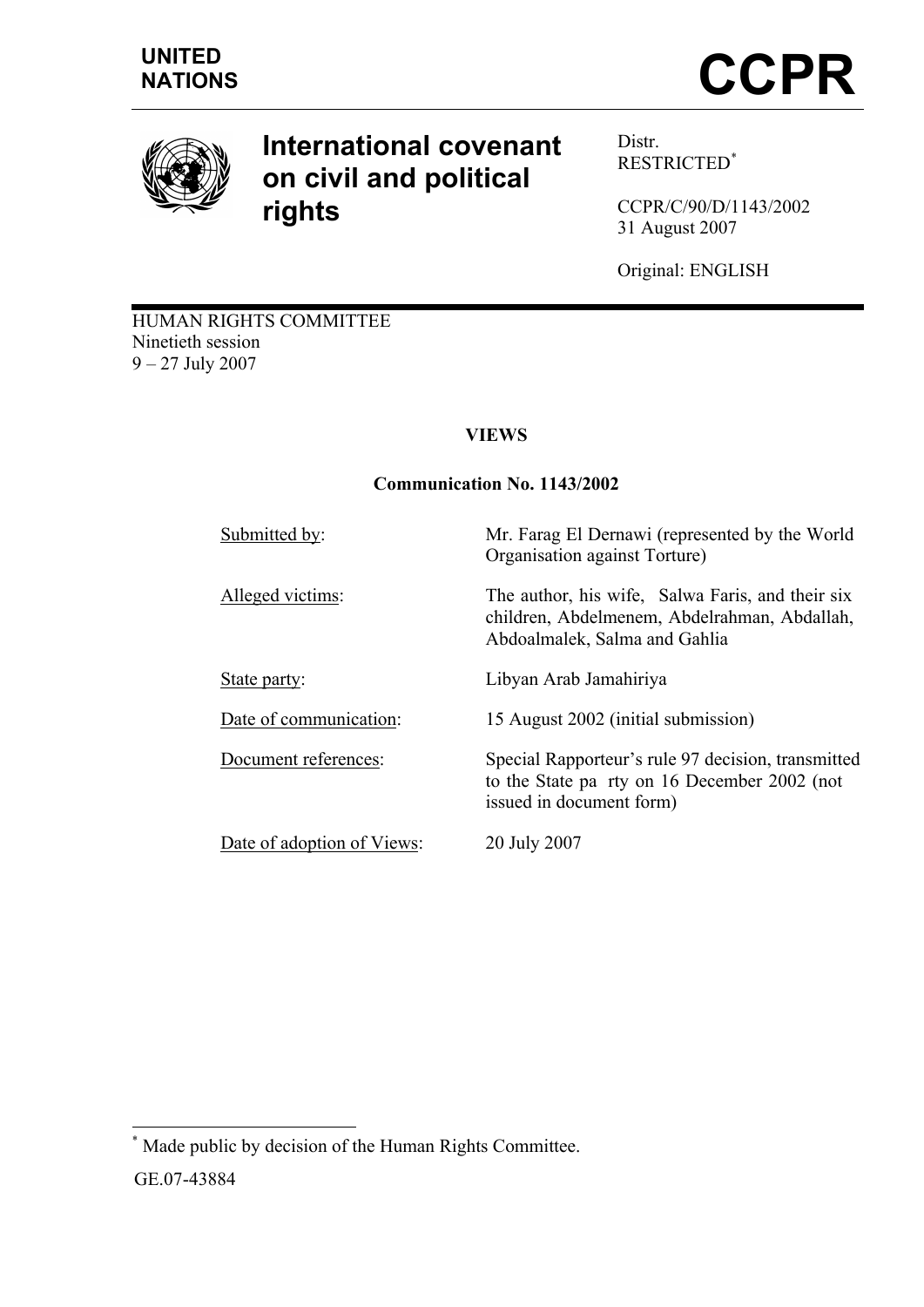#### CCPR/C/90/D/1143/2002 Page 2

*Subject matter:* Confiscation of passport - inability of family to depart country and be reunified.

*Substantive issues:* Freedom of movement - interference with family life - protection of the family unit - protection of the rights of children

*Procedural issue:* Exhaustion of domestic remedies – absence of co-operation by the State party

*Articles of the Covenant:* articles 12, 17, 23 and 24

*Article of the Optional Protocol:* article 5, paragraph 2(b)

On 20 July 2007, the Human Rights Committee adopted the annexed text as the Committee's Views, under article 5, paragraph 4, of the Optional Protocol in respect of communication No.1143/2002.

# [ANNEX]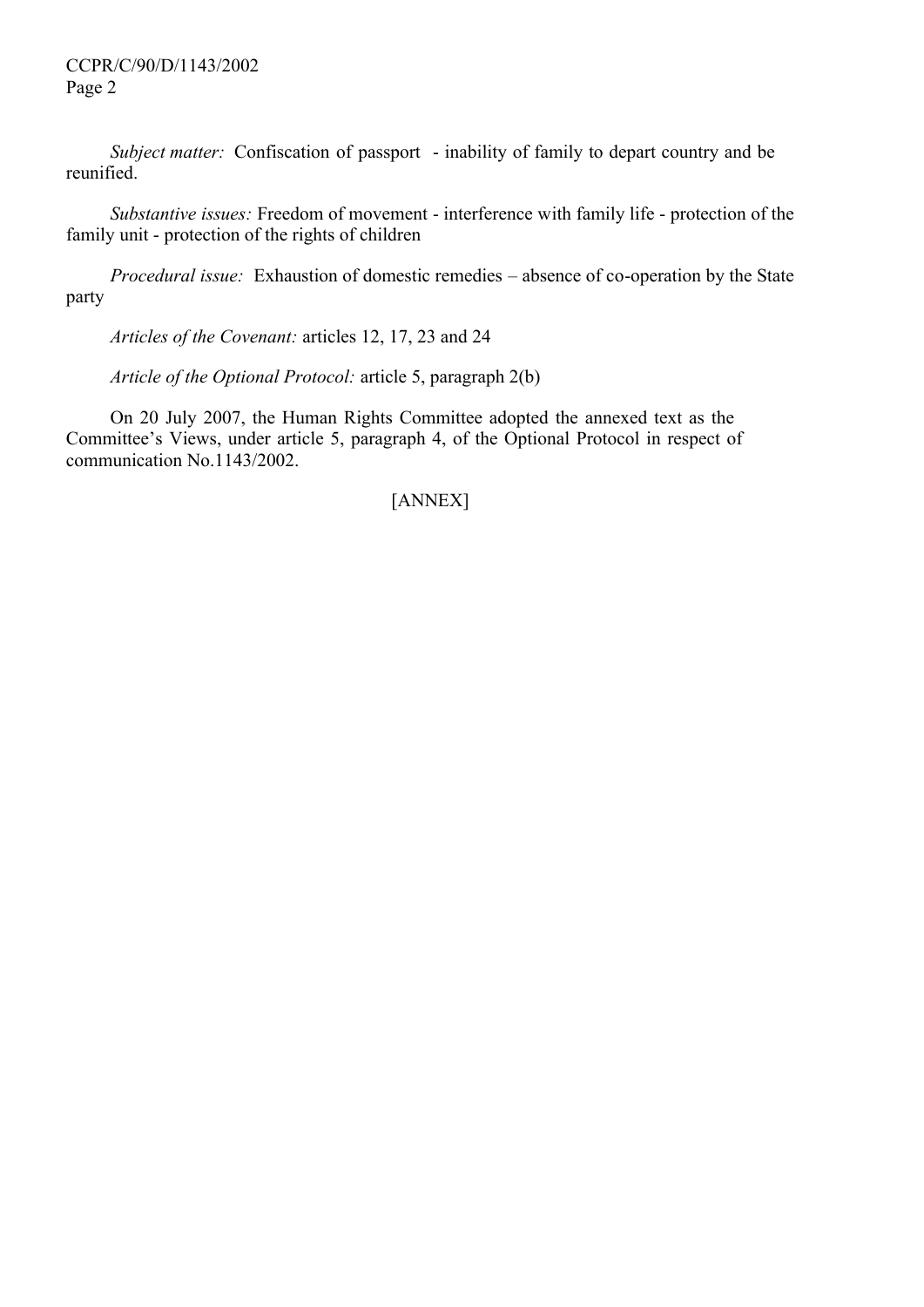#### **ANNEX**

Views of the Human Rights Committee under article 5, paragraph 4, of the Optional Protocol to the International Covenant on Civil and Political rights

Ninetieth session

concerning

#### **Communication No. 1143/2002\*\***

| Submitted by:          | Mr. Farag El Dernawi (represent ed by the World<br>Organisation against Torture)                                                                              |
|------------------------|---------------------------------------------------------------------------------------------------------------------------------------------------------------|
| Alleged victims:       | The author, his wife, Salwa Faris, and their five<br>children, and their six children, Abdelmenem,<br>Abdelrahman, Abdallah, Abdoalmalek, Salma<br>and Gahlia |
| State party:           | Libyan Arab Jamahiriya                                                                                                                                        |
| Date of communication: | 15 August 2002 (initial submission)                                                                                                                           |

The Human Rights Committee , established under article 28 of the International Covenant on Civil and Political Rights,

Meeting on 20 July 2007,

Having concluded its consideration of communication No. 1143/2002, submitted to the Human Rights Committee on behalf of Farag El Dernawi, his wife, Salwa Faris, and their six children, Salwa Faris, and their six children, Abdelmenem, Abdelrahman, Abdallah, Abdoalmalek, Salma and Gahlia, under the Optional Protoco l to the International Covenant on Civil and Political Rights,

Having taken into account all written information made available to it by the author of the communication, and the State party,

Adopts the following:

 $\overline{a}$ 

The following members of the Committee participated in the examination of the present communication: Mr. Abdelfattah Amor, Mr. Prafullachandra Natwarlal Bhagwati, Mr. Yuji Iwasawa, Mr. Edwin Johnson, Mr. Walter Kälin, Mr. Ahmed Tawfik Khalil, Mr. Rajsoomer Lallah, Ms. Zonke Zanele Majodina, Ms. Iulia Antoanella Motoc, Mr. Michael O'Flaherty, Ms. Elisabeth Palm, Mr. Rafael Rivas Posada, Sir Nigel Rodley, Mr. Ivan Shearer and Ms. Ruth Wedgwood.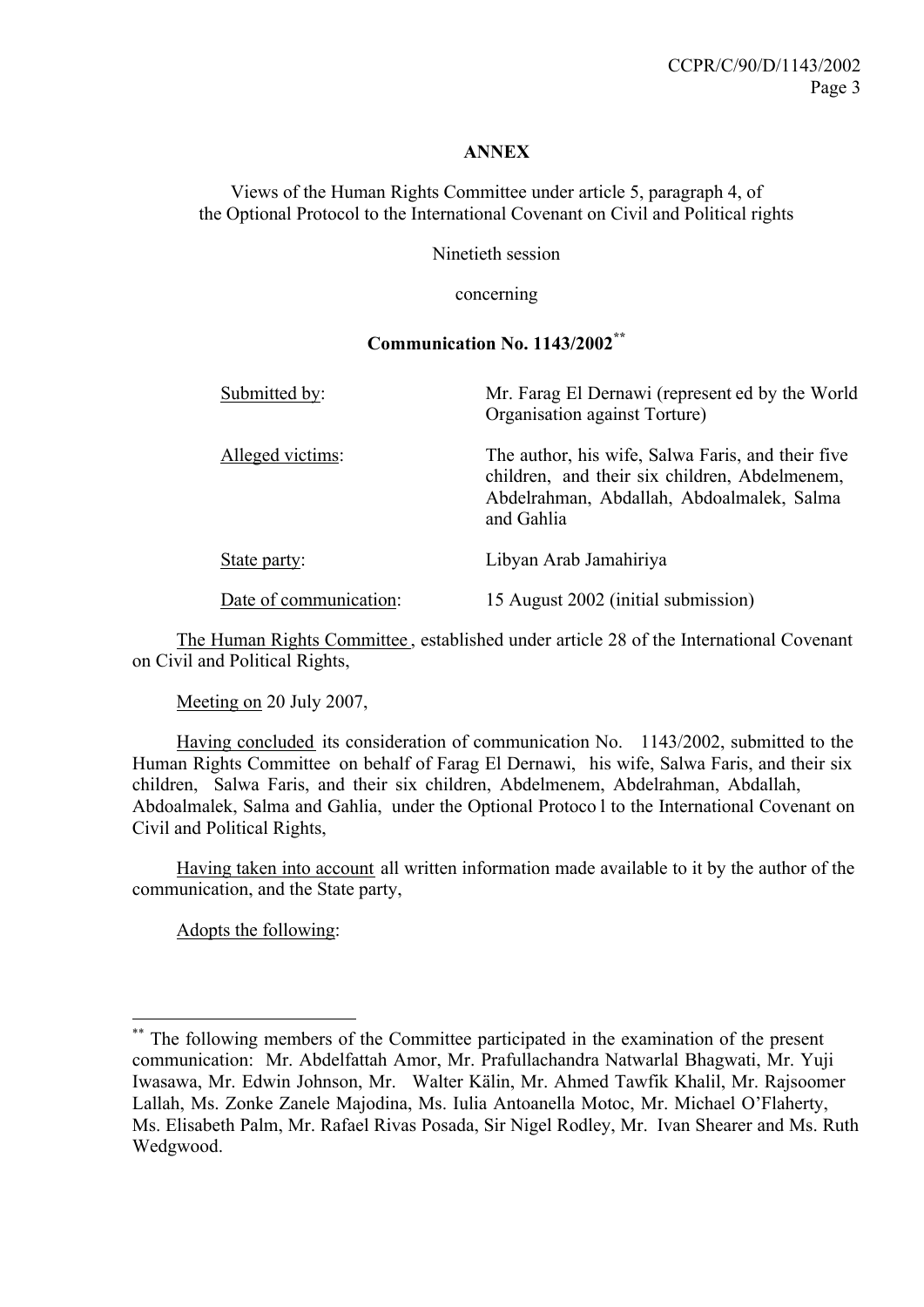## **Views under article 5, paragraph 4, of the Optional Protocol**

1. The author of the communication is Farag El Dernawi, a Libyan national born on 1 June 1952 and resident in Olten, Switzerland. He brings the communication on his own behalf and on behalf of his wife, Salwa Faris, born on 1 April 196 6, and their six children, Abdelmenem, born 26 July 1983, Abdelrahman, born 21 August 1985, Abdallah, born 27 July 1987, Abdoalmalek, born 4 October 1990, Salma, born 22 January 1993, and Gahlia, born 18 August 1995. He claims violations by the Libyan Arab Jamahiriya of articles 12, 17, 23 and 24 of the Covenant. He is represented by the World Organisation against Torture.

## **The facts as presented by the author**

2.1 The author, a member of the Muslim Brotherhood, was persecuted in Libya on account of his political beliefs. In 1998, he was accompanying his brother and sick nephew to Egypt to seek medical treatment when he was warned that security personnel had been at his home, apparently seeking to arrest him. He decided not to return, separating him from his w ife and six children in Libya.

2.2 In August 1998, the author arrived in Switzerland and applied for asylum. In March 2000, the Swiss federal authorities granted the author asylum and approved family reunification. On 26 September 2000, his wife and the t hree youngest children sought to leave Libya to join the author in Switzerland. She was stopped at the Libyan -Tunisian border and her passport, which also covered the three children, was confiscated. Upon return to her home city of Benghazi, she was ordered to appear before the security services, who informed her that she could not travel because the author's name was on an internal security wanted list in connection with a political case.

2.3 On numerous occasions, the author's wife has personally sought to retrieve her passport, including through friends and family with government influence, without success. Lawyers refuse to act for her on account of her husband's political activities. She, and her six children, have no income and face substantial econom ic hardship. In addition to the fear and strain, she has lately become ill, requiring medical treatment. Although the three eldest children have their own passports and could theoretically leave the country to join their father, they do not wish to leave their mother in difficulty.

## **The complaint**

3.1 The author claims violations of articles 12, 17, 23 and 24 of the Covenant. He contends that the confiscation of passport and refusal of the State party to permit departure of his wife and the three youngest children amounts to a continuing violation of article 12 of the Covenant. The conditions of necessity and proportionality applicable to a legitimate restriction of the right to movement are clearly absent, as the State party's officials have not even claime d that the author's wife and children represent a risk to national security. On the contrary, they have explicitly admitted that the family are being prevented from leaving solely because the author is accused of a political crime.

3.2 The author contends that the frustration by the State party of his wife and three youngest children joining him in Switzerland does not originate in any legitimate concern for the affected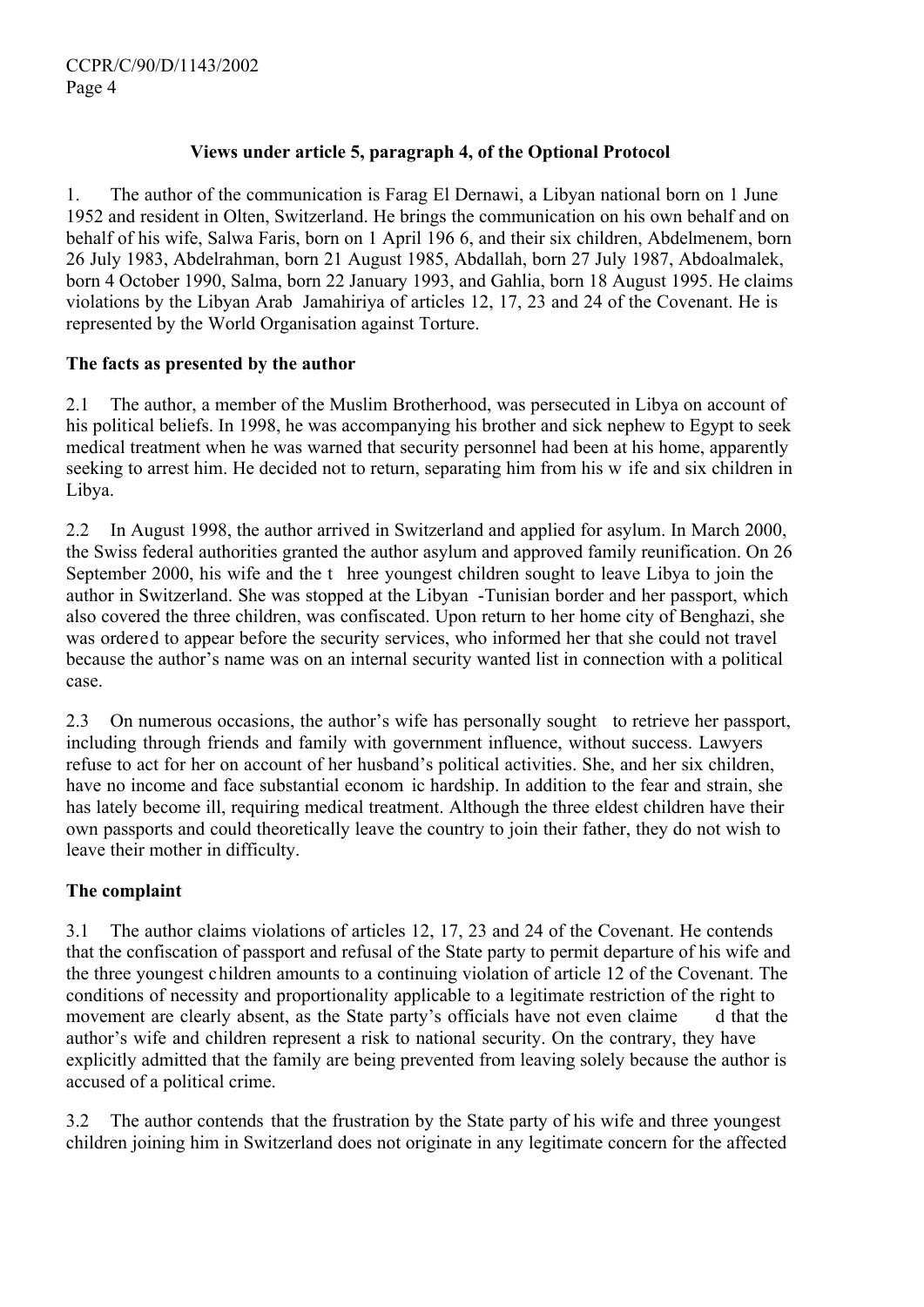individuals, but is apparently motivated by a desire to punish the author. The interfe rence with family life is accordingly arbitrary and in breach of articles 17 and 23 of the Covenant. In addition, the State party's action has effectively impeded all six of the children from fully enjoying their right to family life, as even the three eldest children, who have their own passports and could theoretically leave, cannot do so without leaving their mother and younger siblings behind.

3.3 The author also argues that by not permitting family reunification, the State party has placed the childre n in dire economic need as they have been deprived of their sole means of support. Although they have been able to survive with the assistance of family members, they have been forced to live in increasingly difficult conditions. By arbitrary and unlawful action to this effect that failed to give due consideration to the impact thereof on the well -being of the children under eighteen years of age, the State party violated article 24 of the Covenant.

3.4 As to the exhaustion of domestic remedies, the author argues that his wife has not been able to use any official instances, due to his situation, though her attempts as described to pursue such avenues as have been available to her have been without success. With reference to the material of a variety of int ernational non-governmental organisations, the author contends that, in any event, there are no effective remedies in Libya for human rights violations that are politically motivated. In further support of this proposition, the author cites the Committee's concluding observations in 1998 seriously doubting the independence of the judiciary and freedom of action of lawyers,  $\frac{1}{1}$  and argues that the situation has not significantly changed. Instances of politically motivated arrest and trial, as well as harassment of victims' family members, are still routinely reported, and in cases of political persecution, the judiciary will not contradict decisions of the executive.

#### **Absence of State party's cooperation**

4. By Notes Verbale of 16 December 2002, 26 January 2006 and 23 April 2007, the State party was requested to submit to the Committee information on the question of admissibility and the merits of the communication. The Committee notes that this information has still not been received. It regrets the State party's failure to provide any information with regard to the author's claims, and recalls that it is implicit in the Optional Protocol that States parties make available to the Committee all information at their disposal.  $2 \text{ In the absence of any observations for } m \text{ the}$ State party, due weight must be given to the author's allegations, to the extent that these have been sufficiently substantiated.

 $1$  CCPR/C/79/Add.101, at para 14.

<sup>&</sup>lt;sup>2</sup> See, *inter alia*, *Khomidova v. Tajikistan*, Communication No.1117/2002, Views adopted on 29 July 2004; Khalilova v. Tajikistan, Communication No.973/2001, Views adopted on 30 March 2005; and Aliboeva v. Tajikistan, Communication No.985/ 2001, Views adopted on 18 October 2005.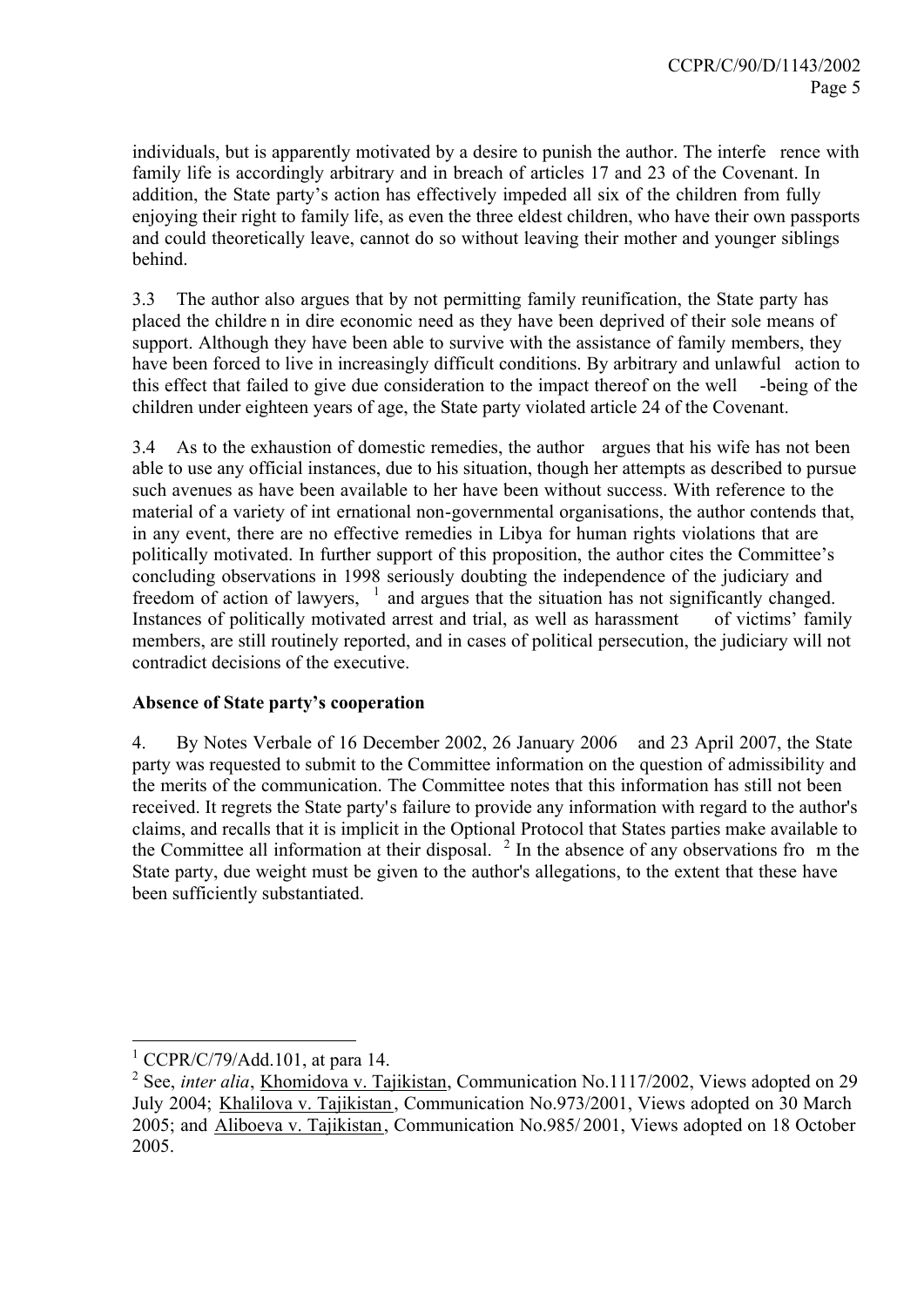## **Issues and proceedings before the Committee**

#### **Consideration of admissibility**

5.1 Before considering any claim contained in a communication, the Human Rights Committee must, in accordance with rule 87 of its rules of procedure, decide whether or not it is admissible under the Optional Protocol to the Covenant.

5.2 As it is obliged to do pursuant to article 5, paragraph 2 (a), of the Optional Protocol, the Committee ascertained that the same matter is not being examined under another procedure of international investigation or settlement.

5.3 With respect to the exhaustion of domestic remedies, the Committee notes that t he State party has offered no argument to refute the author's contention that all his wife's approaches to the authorities have been futile, and that, in the circumstances of the case, effective remedies are unavailable. Accordingly, the Committee consider s that it is not precluded by the provisions of article 5, paragraph 2 (b), of the Optional Protocol from consideration of the communication.

5.4 The Committee considers that the author's claims under articles 12, 17, 23 and 24 are sufficiently substantiated for purposes of admissibility, and therefore proceeds to consider them on the merits, in accordance with article 5, paragraph 2, of the Optional Protocol.

#### **Consideration of the merits**

 $\overline{a}$ 

6.1 The Human Rights Committee has considered this communication in the light of all the written information made available to it by the parties, in accordance with article 5, paragraph 1, of the Optional Protocol.

6.2 In terms of the claim under article 12, the Committee recalls its jurisprudence that a passport provides a national with the means practicably to exercise the right to freedom of<br>movement including the right to leave one's own State conferred by that article movement, including the right to leave one's own State, conferred by that article. confiscation of the passport of the author's wife, also covering her three youngest childr en, as well as the failure to restore the document to her, accordingly amount to an interference with the right to freedom of movement which must be justified in terms of the permissible limitations set out in article 12, paragraph 3, concerning national s ecurity, public order/ordre public, public health or morals or the rights and freedoms of others. The State party has not sought to advance any such justification, nor is any such basis apparent to the Committee on the basis of the material before it. The Committee accordingly concludes that there has been a violation of article 12, paragraph 2, in respect of the author's wife and three youngest children whom the wife's passport also covered.

6.3 As to the claims under articles 17, 23 and 24, the Committee notes that the State party's action amounted to a definitive, and sole, barrier to the family being reunited in Switzerland. It further notes that the author, as a person granted refugee status under the 1951 Convention on the Status of Refugees, cannot r easonably be expected to return to his country of origin. In the

<sup>&</sup>lt;sup>3</sup> El Ghar v Libyan Arab Jamahiriya , Communication No. 1107/2002, Views adopted on 29 March 2004.